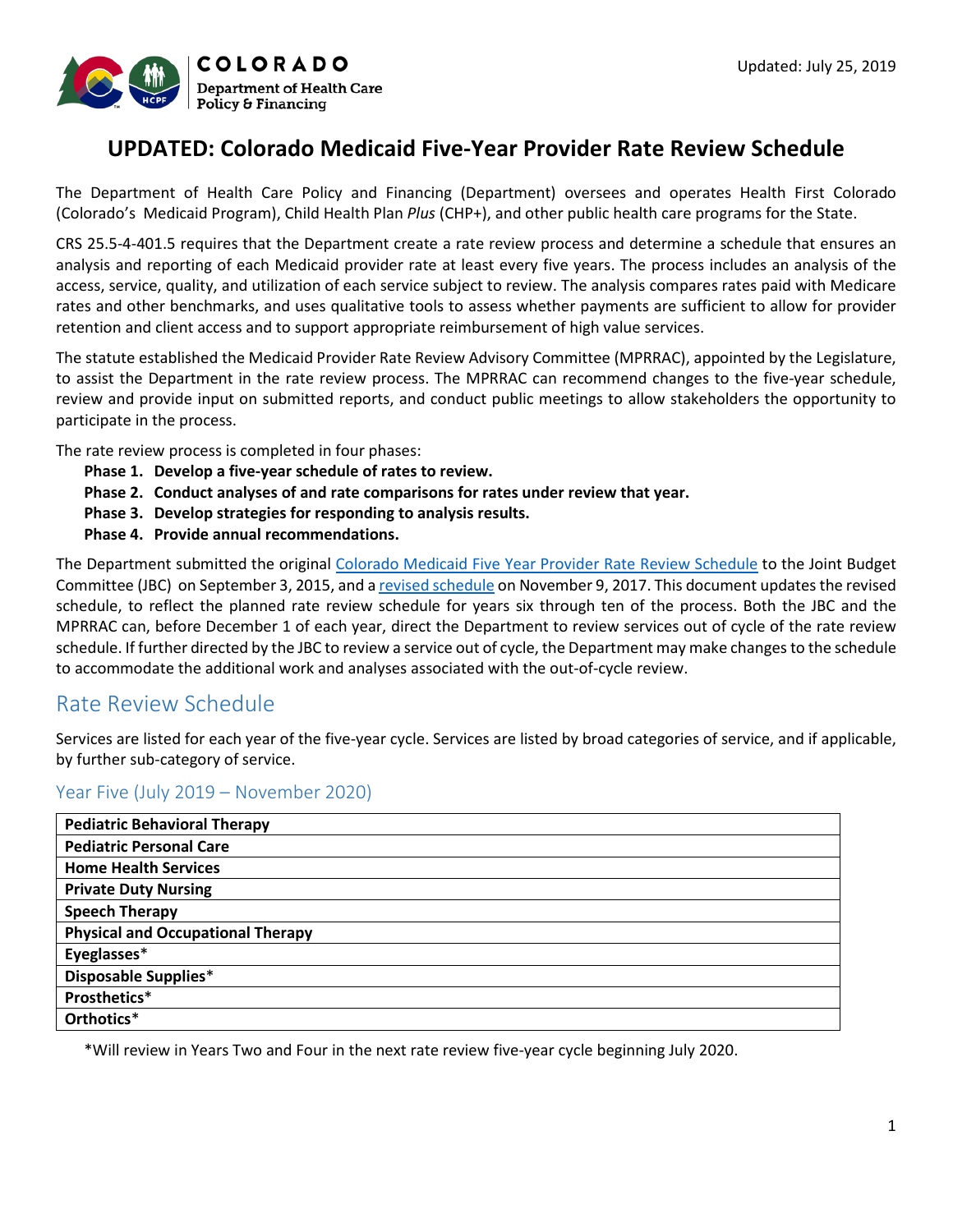

## Year One (July 2020 – November 2021)

| <b>Home and Community Based Services Waivers</b>      |                                                      |  |
|-------------------------------------------------------|------------------------------------------------------|--|
| Waiver for Persons Who are Elderly, Blind, and        | Waiver for Persons with Spinal Cord Injury (SCI      |  |
| Disabled (EBD Waiver)                                 | Waiver)                                              |  |
| <b>Community Mental Health Supports Waiver (CMHS)</b> | Children's Habilitation Residential Program Waiver   |  |
| Waiver)                                               | (CHRP Waiver)                                        |  |
| Waiver for Persons with Brain Injury (BI Waiver)      | Children's HCBS Waiver (CHCBS Waiver)                |  |
| Children's Extensive Supports Waiver (CES Waiver)     | Supported Living Supports Waiver (SLS Waiver)        |  |
| Waiver for Persons with Developmental Disabilities    | Waiver for Children with Life-Limiting Illness (CLLI |  |
| (DD Waiver)                                           | Waiver)                                              |  |
| <b>Targeted Case Management (TCM)</b>                 |                                                      |  |
| <b>Non-Emergent Medical Transportation (NEMT)</b>     |                                                      |  |
| <b>Emergency Medical Transportation (EMT)</b>         |                                                      |  |

## Year Two (July 2021 – November 2022)

| <b>Dialysis and Nephrology Services</b>             |                                  |
|-----------------------------------------------------|----------------------------------|
| <b>Laboratory and Pathology Services</b>            |                                  |
| <b>Injections and other Miscellaneous J-Codes</b>   |                                  |
| <b>Eyeglasses</b>                                   |                                  |
| <b>Physician Services</b>                           |                                  |
| Ophthalmology                                       | Respiratory                      |
| Cardiology                                          | Ear, Nose, and Throat            |
| <b>Cognitive Capabilities Assessment</b>            | Gastoenterology                  |
| Vascular                                            | Vaccines and Immunizations       |
| Radiology                                           | <b>Health Education Services</b> |
| Primary Care and Evaluation and Management Services | <b>Other Physician Services</b>  |
| Women's Health and Family Planning Services         |                                  |

## Year Three (July 2022 – November 2023)

| Anesthesia                                            |                             |  |
|-------------------------------------------------------|-----------------------------|--|
| <b>Ambulatory Surgical Centers</b>                    |                             |  |
| <b>Surgery</b>                                        |                             |  |
| Digestive System                                      | <b>Integumentary System</b> |  |
| Musculoskeletal System                                | Eye and Auditory System     |  |
| Cardiovascular System                                 | <b>Other Surgeries</b>      |  |
| <b>Respiratory System</b>                             |                             |  |
| <b>Maternity Services: surgery and other services</b> |                             |  |
| <b>Prenatal Plus Program</b>                          |                             |  |
| <b>Special Connections Program</b>                    |                             |  |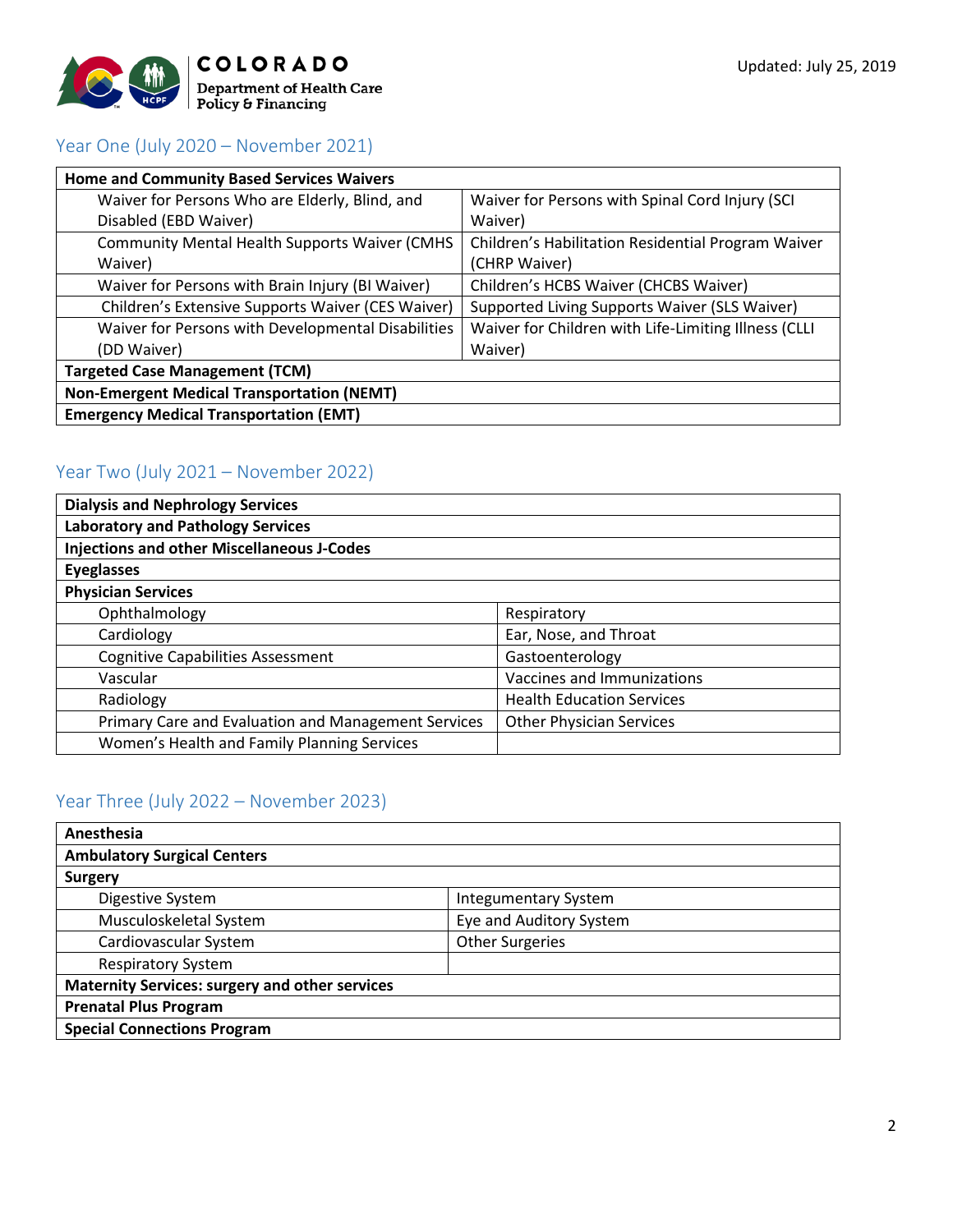

## Year Four (July 2023 – November 2024)

| <b>Dental Services</b>                                      |
|-------------------------------------------------------------|
| <b>Fee-for-Service Behavioral Health Services</b>           |
| <b>Residential Child Care Facilities (RCCFs)</b>            |
| <b>Psychiatric Residential Treatment Facilities (PRTFs)</b> |
| <b>Durable Medical Equipment (non-UPL)</b>                  |
| <b>Disposable Supplies</b>                                  |
| <b>Prosthetics</b>                                          |
| <b>Orthotics</b>                                            |

## Year Five (July 2024 – November 2025)

| <b>Pediatric Behavioral Therapy</b>      |
|------------------------------------------|
| <b>Pediatric Personal Care</b>           |
| <b>Home Health Services</b>              |
| <b>Private Duty Nursing</b>              |
| <b>Speech Therapy</b>                    |
| <b>Physical and Occupational Therapy</b> |

# Excluded Rates

The Department recommended to exclude certain service categories from the rate review process. Service categories were generally excluded when those rates: are based on costs; have a regular process for updates, and that process is delineated in statute or regulation; are under a managed care plan; or are payments unrelated to a specific service rate. The Department has not made any additions to the original list of excluded rates, outlined below.

### **Medicaid Payer of Last Resort:**

Medicare crossover claims should be excluded from the rate review process because crossover claims do not reflect a payment for specific services. A Medicare crossover claim is a Medicare-allowed claim for a dual-eligible or QMB-Only (Qualified Medicare Beneficiary) member, sent to Medicaid for payment of coinsurance, copayment, and deductible.

### **Incentive Payments:**

Similar to crossover payments, incentive payments do not reflect a rate-based payment for services. Incentive payments are contractually-based and calculated based on provider performance in meeting a set of quality indicators specific to the contracted group.

### **Contracted Plans:**

l

Contracted Health Maintenance Organizations (HMO) and Behavioral Health Organizations (BHO)<sup>[1](#page-2-0)</sup> are reimbursed based on an annually-calculated per-member per-month, or capitated, rate. Capitated rates are reviewed annually by actuaries, contractually stipulated, and are updated during each contract renewal period. The contract includes a table of actuariallycomputed rates that the Department will pay.

<span id="page-2-0"></span><sup>1</sup> 10 CCR 2505-10 Section 8.205 - 8.215 - Managed Care; CRS 25.5-5-407.5. Prepaid inpatient health plan agreements; 25.5-5-